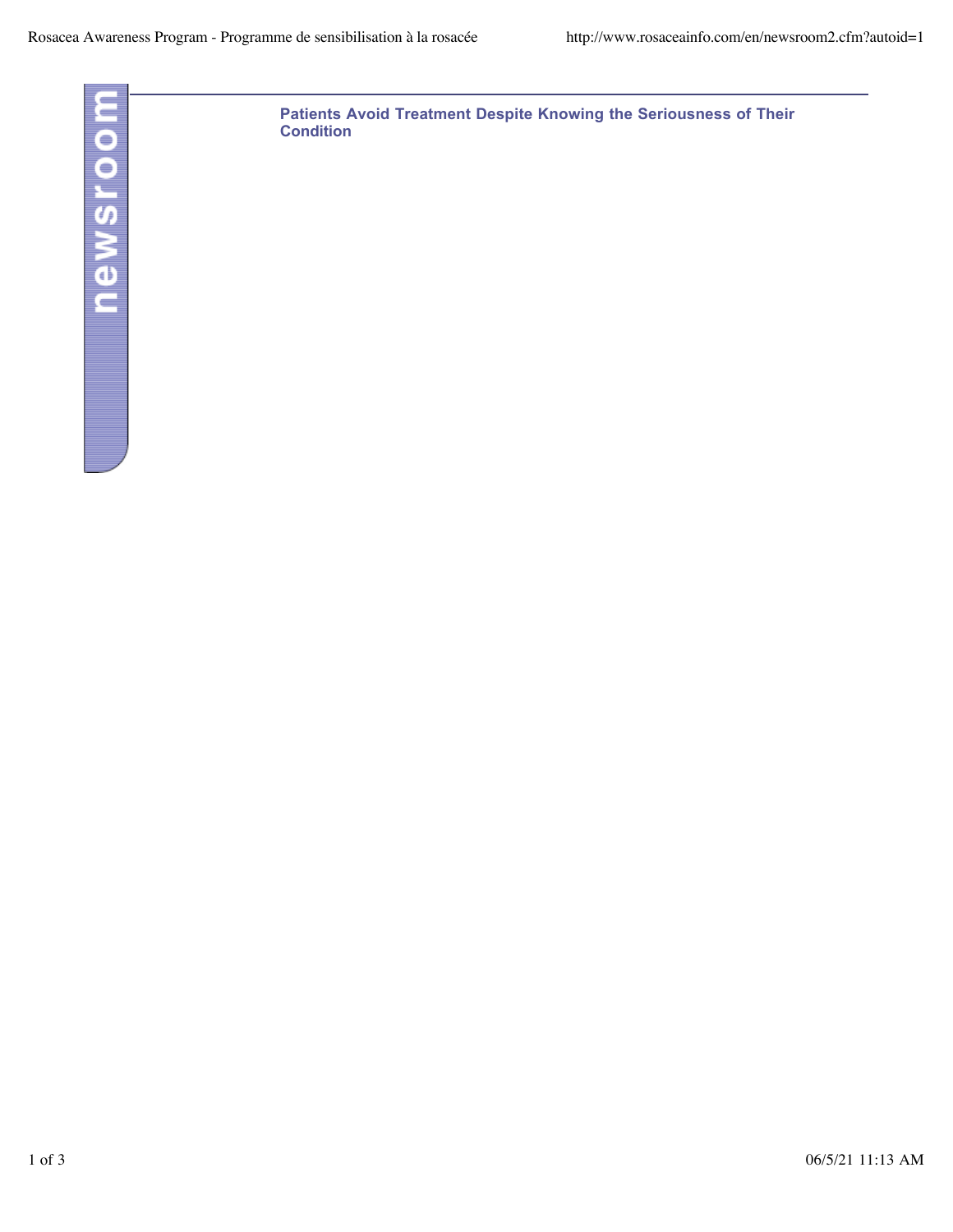## **March 1, 2004** -

There are some surprising results from a recent, national survey of rosacea patients conducted by the Rosacea Awareness Program (RAP). The web-based research of 696 rosacea sufferers in August 2003 revealed that despite knowing that rosacea can produce serious physical consequences on one of the most visible parts of the body the face almost 40 per cent of sufferers fail to seek treatment. And of the many reasons given as to why, nearly 50 per cent of sufferers are afraid that their doctor won t take them seriously.

The release of the RAP research has been timed for March, which has been designated as Rosacea Awareness Month across North America. Another poll, conducted at the same time by Decima teleVox confirmed that it is quite prevalent - approximately 1.5 million Canadians are affected.

According to Carol Levine, Director of the Rosacea Awareness Program, the purpose of the research was to gain a better understanding of the needs and concerns of individuals suffering from this disease. On average dermatologists see 11 to 20 rosacea patients each week, so the condition is quite common. Often individuals feel so self conscious by the redness that they avoid going out with friends and even miss work. Because they are also sensitive to the fact that rosacea isn t life-threatening compared to other diseases, sufferers are embarrassed to complain, chalking it up to pure vanity.

Rosacea is a chronic, progressive and potentially serious disorder characterized by redness to the cheeks, nose, chin and forehead. Patients report that their faces feel red, tight and burning, especially when exacerbated by environmental and lifestyle triggers like sudden temperature changes, stress, red wine, spicy food, hot beverages or exercise the normal pleasures of daily living.

Rosacea isn t a simple complexion problem that will go away on its own, says Dr. Ari Demirjian, Md, FRCPC, Associate Professor of Dermatology and Laser Surgery, McGill University Health Center. Rosacea can cause permanent skin changes and in some cases may require laser surgery. One of the most well-known rosacea sufferers was the late comedian W.C. Fields. His red, bulbous nose was an advanced stage of rosacea in men called rhinophyma.

Another significant research finding revealed gender differences. Men were substantially more affected than women when questioned on the impact of rosacea in their lives. More than half of the male respondents said rosacea affected their social life. More than 20 per cent felt it affected their career advancement, while 11 per cent missed an average of nine days of work per year.

## **No cure, but treatment is available**

The jury is out on what causes rosacea. Various theories have suggested that rosacea is caused by bacteria, mites, a fungus, a malfunction of the connective tissue under the skin, or psychological factors, but none of these have been proven. The National Rosacea Society in the United States funds a National Grants Program that, among other things, supports continuing research in identifying the underlying cause of rosacea. Current treatment consists of oral and topical antibiotics, combined with an effective cleansing and moisturizing skin care regimen as well as lifestyle changes to minimize the flare-ups.

In most cases doctors prescribe a topical antibiotic gel or cream combined with an oral antibiotic, such as Tetracycline, as initial treatment. This is followed-up by long-term therapy with a topical antibiotic gel or cream alone to prevent a